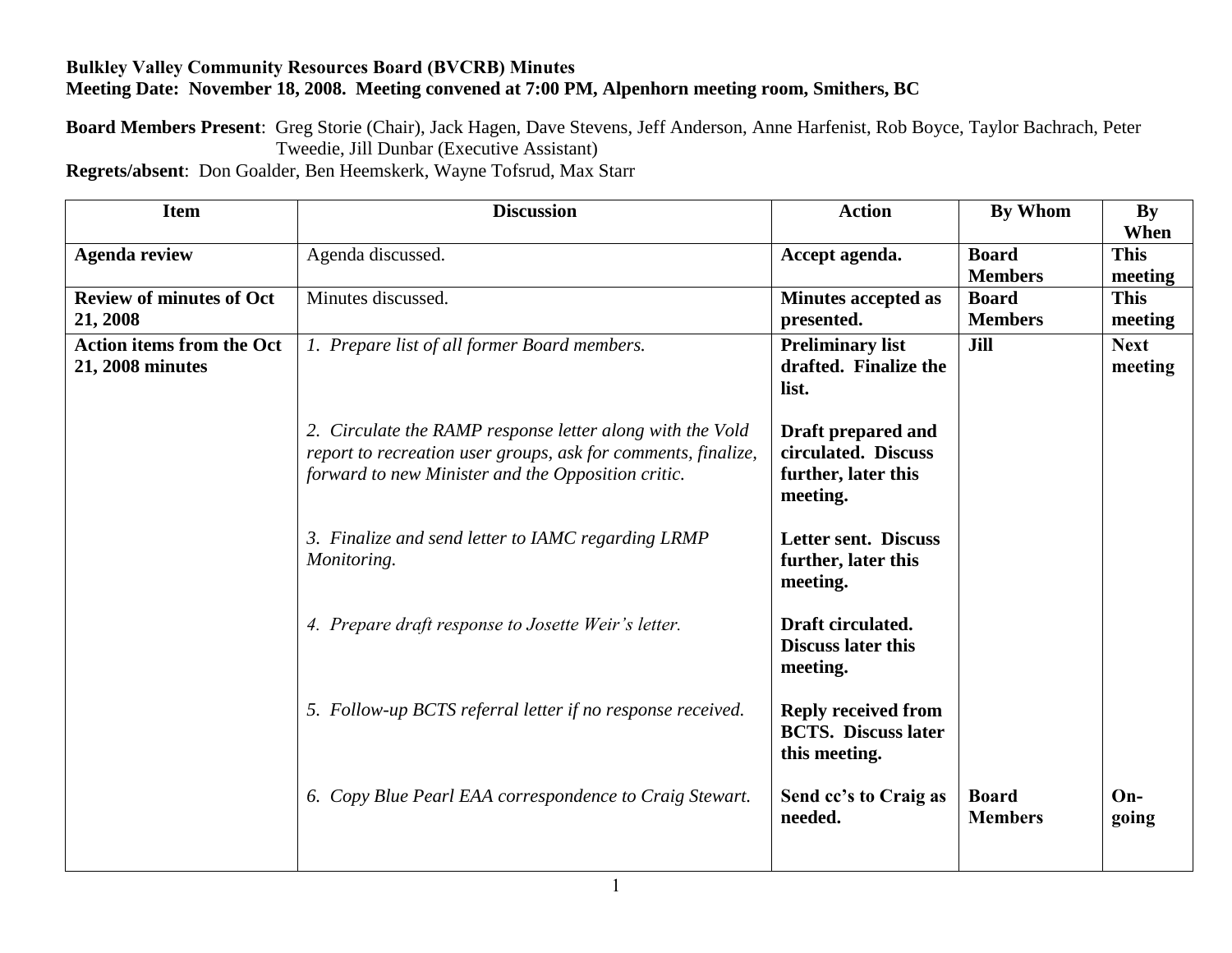| <b>Item</b>                     | <b>Discussion</b>                                                                                                                                                                                     | <b>Action</b>                                                         | <b>By Whom</b>                | <b>By</b><br>When                |
|---------------------------------|-------------------------------------------------------------------------------------------------------------------------------------------------------------------------------------------------------|-----------------------------------------------------------------------|-------------------------------|----------------------------------|
|                                 | 7. Prepare draft BVCRB brochure.                                                                                                                                                                      | <b>Discuss later this</b><br>meeting.                                 |                               |                                  |
|                                 | 8. Investigate preparation of name tags.                                                                                                                                                              | <b>Discuss later this</b><br>meeting.                                 |                               |                                  |
|                                 | 9. Circulate e-mail distribution proposal.                                                                                                                                                            | Done, new e-mail<br>lists are operating<br>well.                      |                               |                                  |
|                                 | 10. Invite Morgan Hite to next meeting, for demo of<br>MapChat.                                                                                                                                       | Morgan will attend a<br>future meeting and<br>give a demo.            | Dave.                         |                                  |
|                                 | 11. Update BVCRB Values Perspectives list.                                                                                                                                                            | Need Jeff's values.                                                   | <b>Jill has</b><br>requested. | <b>Next</b><br>meeting           |
|                                 | 12. Revise sections of Davidson Project EAA response<br>letter, circulate for comment, finalize.                                                                                                      | Letter sent. Discuss<br>later this meeting.                           |                               |                                  |
| <b>Subcommittee</b>             | 1. Mining and Energy Development                                                                                                                                                                      |                                                                       |                               |                                  |
| <b>Reports/Issues/Correspon</b> | <b>Thompson Creek Metals Davidson project:</b>                                                                                                                                                        |                                                                       |                               |                                  |
| dence                           | •EAA: BVCRB response to the EAA has been submitted.<br>No further action required until a reply has been<br>received. Responses (191 so far) from other groups are<br>on the website.                 |                                                                       |                               |                                  |
|                                 | • Waste water discharge application: There is a<br>separate 30 day comment period.                                                                                                                    | Prepare draft<br>response to waste<br>water discharge<br>application. | <b>Jeff</b>                   | <b>Deadline</b><br><b>Nov 30</b> |
|                                 | • Open house: Anyone with comments needed to submit<br>them separately, as there were no notes recorded.<br>Independent experts need to be on the review committee.<br>No new info on visual quality. |                                                                       |                               |                                  |
|                                 | • Letter to Josette Wier. Letter has been prepared and<br>will be sent out this week.                                                                                                                 | Send letter.                                                          | Greg                          | <b>ASAP</b>                      |
|                                 |                                                                                                                                                                                                       |                                                                       |                               |                                  |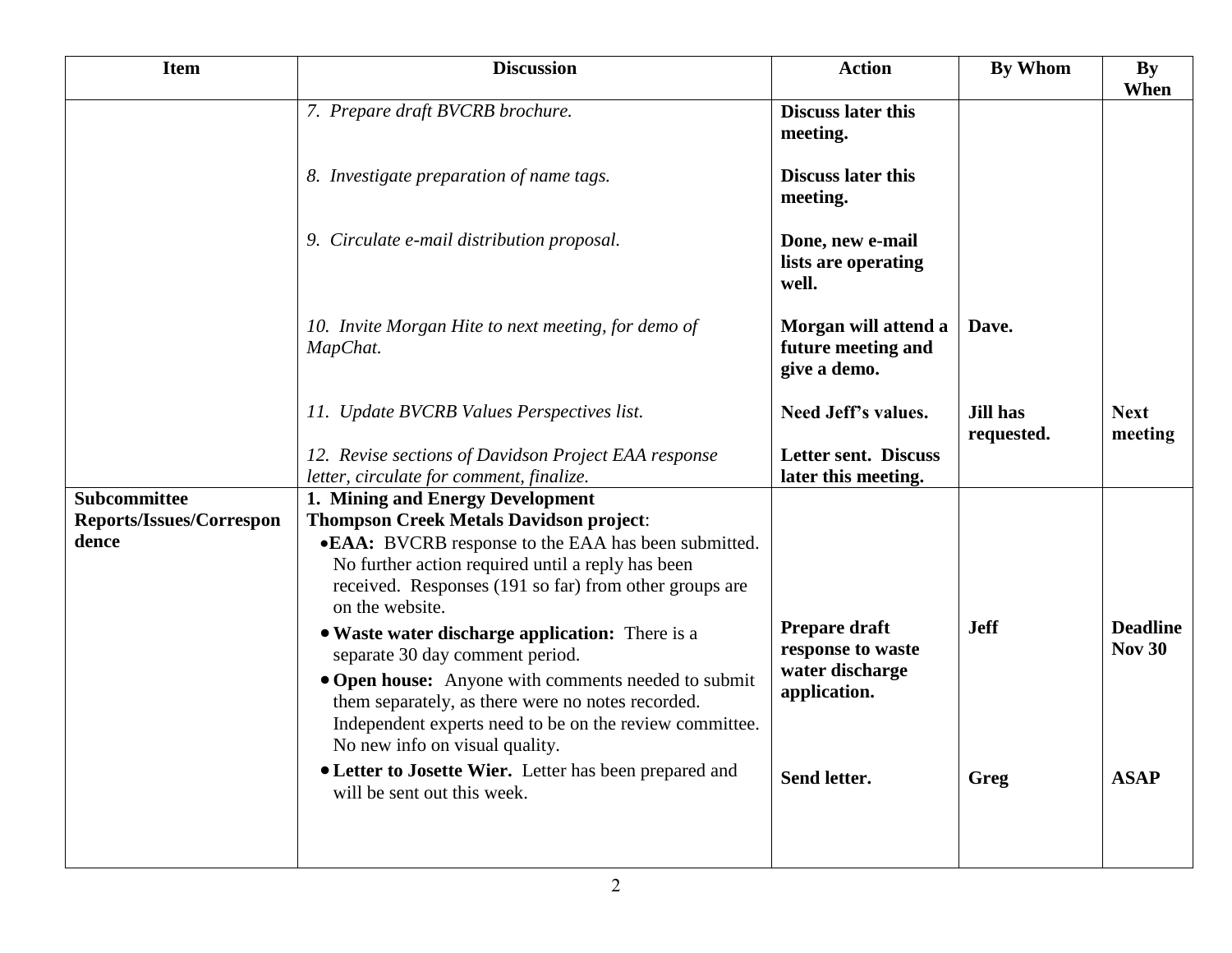| <b>Item</b> | <b>Discussion</b>                                                                                                                                                                                                                                                                                                                                                                                                                                                                   | <b>Action</b>                                                                             | <b>By Whom</b>                  | <b>By</b><br>When      |
|-------------|-------------------------------------------------------------------------------------------------------------------------------------------------------------------------------------------------------------------------------------------------------------------------------------------------------------------------------------------------------------------------------------------------------------------------------------------------------------------------------------|-------------------------------------------------------------------------------------------|---------------------------------|------------------------|
|             | 2. Recreation<br><b>Update on RAMP:</b> Board members are to submit<br>comments on draft letter to Anne so that it can be finalized<br>and sent, as per action item # 2 above.<br>Letter from Kate Smallwood: BVCRB letter to Kate<br>Smallwood requested that all relevant referrals be sent to the<br>Board, since some may have been missed. Reply from Kate<br>confirms that all relevant referrals will be forwarded to<br>BVCRB. Agency staff decides who receives referrals. | <b>Submit comments on</b><br>draft to Anne.                                               | <b>Board</b><br>members         | <b>ASAP</b>            |
|             | The Rogers communications tower: No referral was<br>received. Perhaps it was a replacement of an existing tower.<br>Discuss this item with Liz Williamson.                                                                                                                                                                                                                                                                                                                          | <b>Investigate Rogers</b><br>tower circumstances.                                         | <b>Taylor</b>                   | <b>Next</b><br>meeting |
|             |                                                                                                                                                                                                                                                                                                                                                                                                                                                                                     | <b>Invite Liz</b><br><b>Williamson to next</b><br>meeting or discuss<br>by phone.         | Greg                            | <b>ASAP</b>            |
|             | <b>BC Trails Strategy:</b> Dave and Anne will attend Open<br>House on December 4. Board will decide after that if there<br>are any opportunities or needs for involvement.                                                                                                                                                                                                                                                                                                          | <b>Attend BC Trails</b><br><b>Strategy Open</b><br>House, assess need<br>for involvement. | Dave, Anne                      | Dec 4                  |
|             | 3. Forestry, Range and Agriculture                                                                                                                                                                                                                                                                                                                                                                                                                                                  |                                                                                           |                                 |                        |
|             | <b>Response from Jim David to BVCRB letter regarding</b><br><b>TSL's:</b> The Board had a number of comments on zoning<br>and would like more details, including maps. Response<br>indicates that SP's will be completed in the new year and<br>copies will be sent to the Board for review at that time.                                                                                                                                                                           | <b>Review BCTS SP's.</b>                                                                  | Forestry<br><b>Subcommittee</b> | When<br>available      |
|             | <b>Referral outcomes in general:</b> Discussion: The Board<br>should look at a sample of referrals reviewed in the last<br>couple of years to check if Board comments were acted upon<br>or incorporated. Referral response letters could include a<br>request for follow up information.                                                                                                                                                                                           | Check a sample of<br>referrals for<br>outcomes.                                           | Greg                            |                        |
|             | <b>4. LWBC Referrals and Land Tenures</b><br>No items.                                                                                                                                                                                                                                                                                                                                                                                                                              |                                                                                           |                                 |                        |